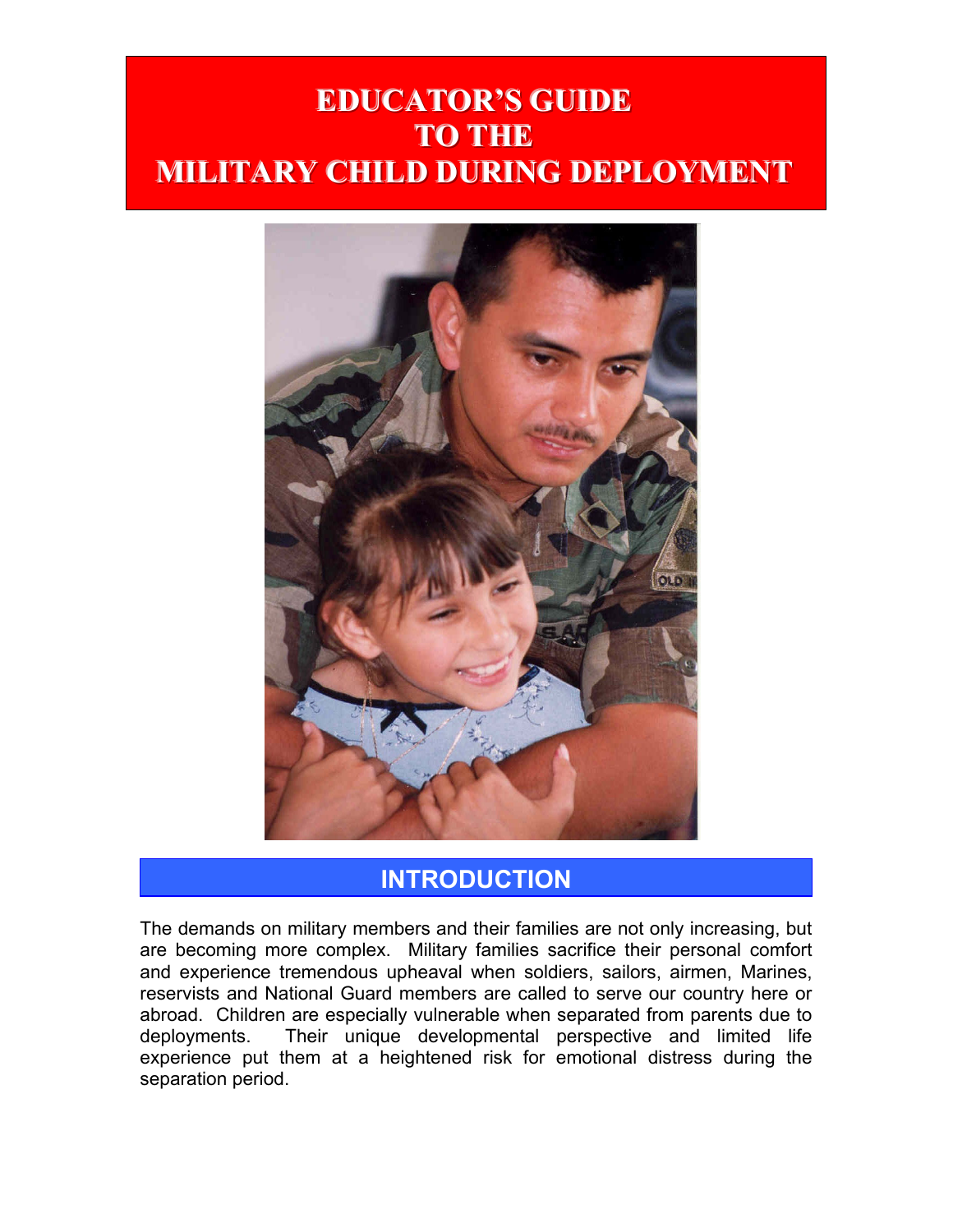Schools can be one place where stability and normal routine can provide an anchor for children during the challenges of deployment and the resulting disruptions to daily life. The predictability of the classroom helps to cushion the impact of deployment that often includes changes in psychological equilibrium and disruption of individual behavior and coping skills. Alternatively, the stresses that may result from family separation have the potential to affect an entire school community and may interfere with the ability of students and staff to focus on learning.

This booklet is intended to help educators build coping skills in their students during and after a military deployment. The goal is to bring needed support and understanding to the process and to maintain an optimal learning environment in the classroom and the school. Specific and practical guidelines for administrators, counselors, teachers, and other school employees are presented in order to identify age-related reactions and focus on appropriate intervention strategies. By using the information and techniques in this booklet and adding your own unique perspective and expertise, you will become more knowledgeable and better prepared to assist the military child during the deployment and transition.

### **BACKGROUND**



Many civilians are unfamiliar with the unique nature and challenges of the military. The distinct history and traditions of the military; the dress, language, rank structure and mobile lifestyle may seem foreign to those who have not experienced military service.

The United States military is a total force made up of the Active and Reserve components including the Army, Army Reserve, Army National Guard, the Navy, Naval Reserve, the

Marine Corps, Marine Corps Reserve, the Air Force, Air Force Reserve, Air National Guard, the Coast Guard and Coast Guard Reserve.

Children of military members can be from the active duty or reserve components. They can live on or near a large military base or they can come from geographically isolated commands. Your students may have one or both parents in the military. The children may be sent to live with a relative or guardian in times of deployment. Children of military members may have experienced numerous deployments or may be experiencing the stresses of deployment for the first time.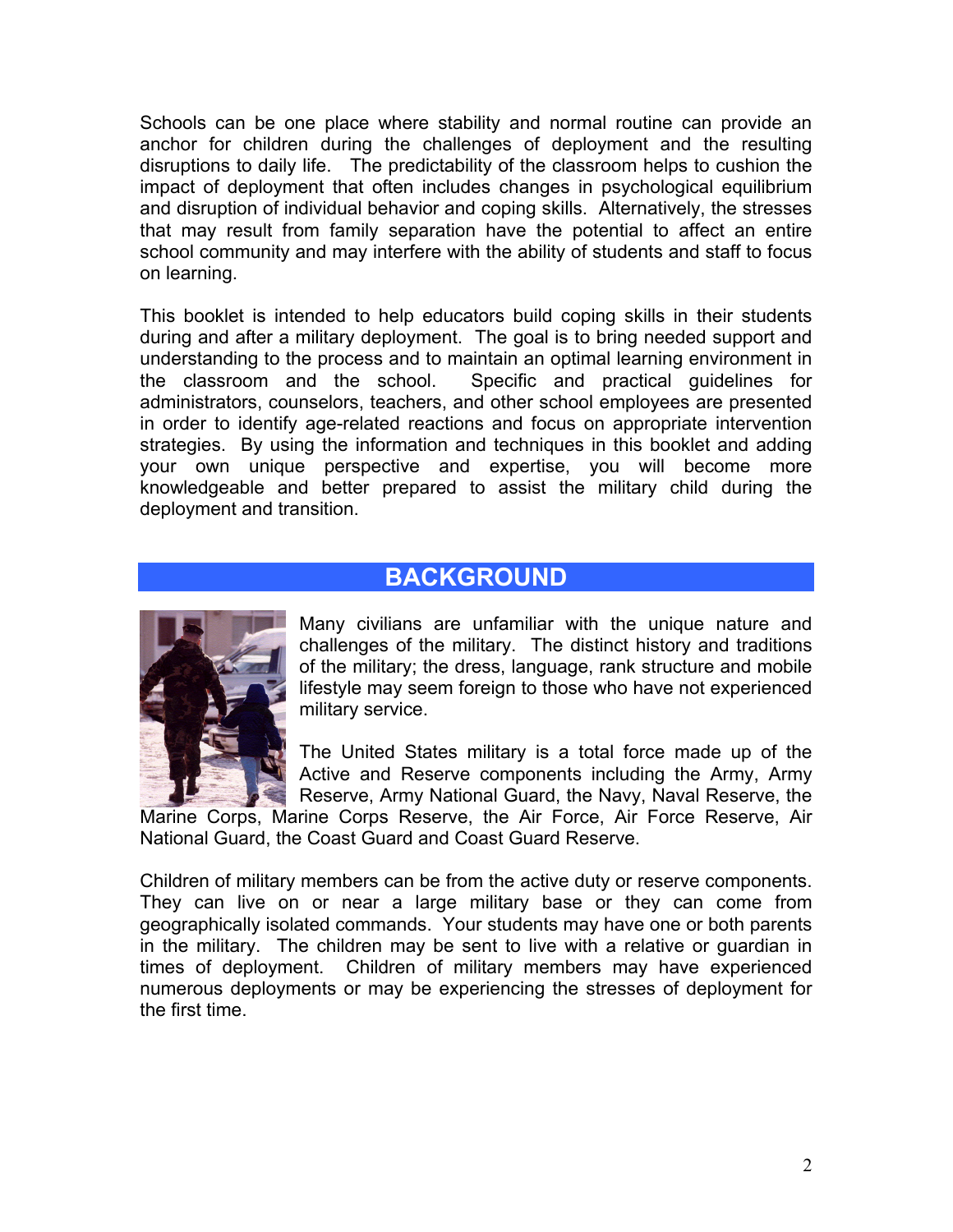# **DEPLOYMENT**

Deployment is the name given to the movement of an individual or military unit within the United States or to an overseas location to accomplish a task or mission. The mission may be as routine as providing additional training or as dangerous as a war.

Deployments have three phases: pre-deployment, deployment, and postdeployment (which includes reunion). Each phase has unique challenges that require the proper interventions. Although the emotional impact of each phase of the deployment cycle has been carefully documented and studied, it is important to remember that no two students will react the same way. Individual responses depend on a variety of factors such as age, maturity, gender, parent-child relationships, and coping skills of the caregiver during separation.

### **PHASES OF DEPLOYMENT**

### **PRE-DEPLOYMENT PHASE**

Notice that the family member will be deployed to another location in the US or abroad is followed by feelings of general shock and disbelief. Students will ponder questions such as "How could this happen to me?" The order, security and safety of their lives and the lives of their family members will feel temporarily shattered.

### **DEPLOYMENT PHASE**

When the deployment day arrives, there is usually family, unit, and community support. Military personnel are honored as dedicated, self-sacrificing and courageous. In wartime, there is an enormous mobilization during which family and community members provide a range of outward forms of support. As the troops leave and the emotional impact of that separation continues with the passage of time, the involvement of the community and those less affected by the event fades. The students and their families are left with feelings of loss and grief to manage on their own. The remaining spouse or guardians of children (including aunts, uncles, grandparents or family friends) struggle with new and increased roles and responsibilities. Conflicts may surface. During this phase, children and families of deployed military members reach different levels of adjustment. Some have developed or improved coping skills and are ready to resume their lives with renewed resiliency and hope. Some struggle with past problems and new conflicts. Others may continue to suffer from feelings of depression. Actively reaching out to children and families who are experiencing deployment difficulties during this phase can be helpful, especially if support includes the teaching of new coping skills in relation to specific problems. The majority of families reach a "new normal" in daily life activities without the deployed spouse or parent.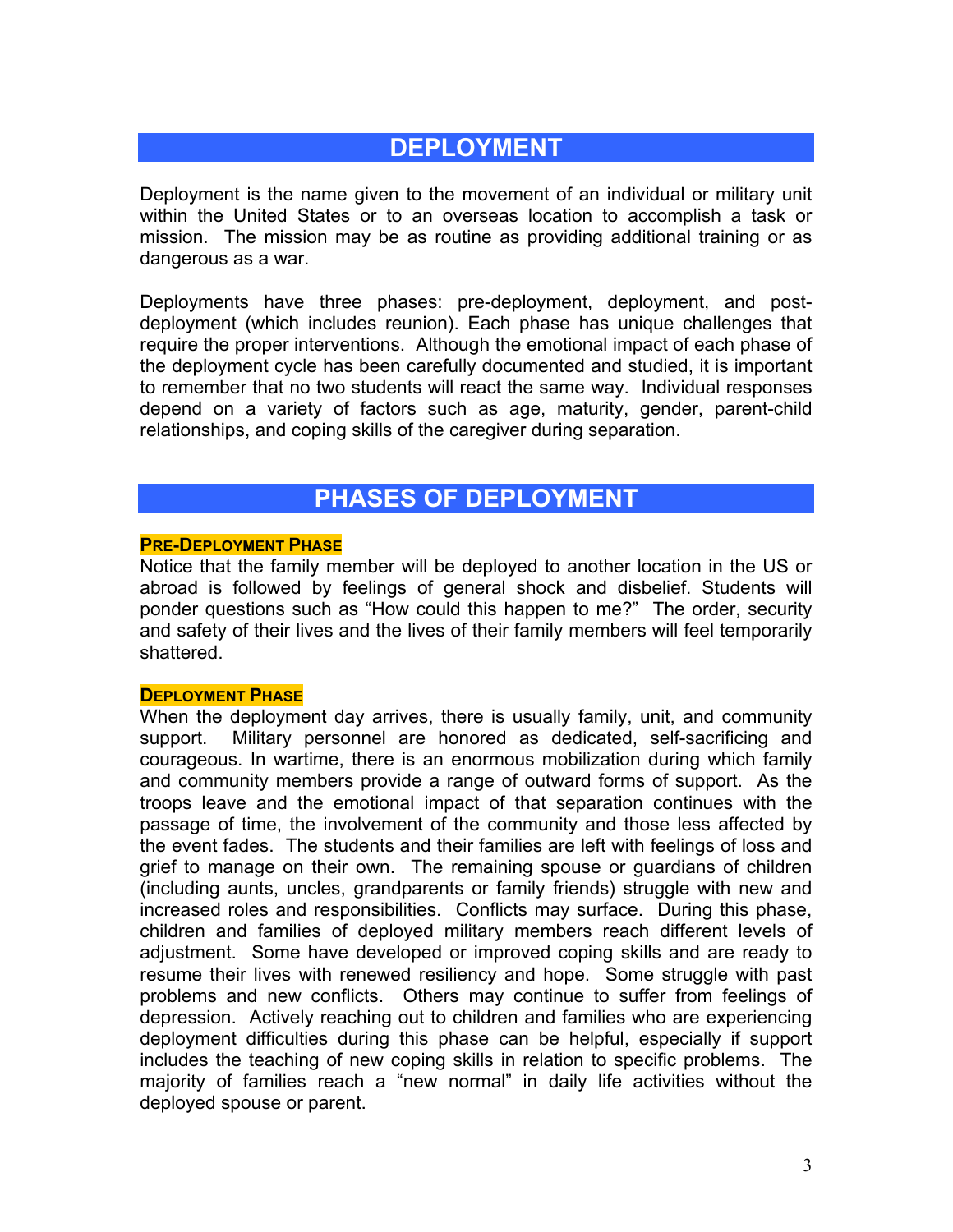#### **POST DEPLOYMENT**

Reunion is typically experienced with euphoria and joy when the military parent or spouse returns. Hidden beneath the surface are normal issues that must be re-addressed and resolved as the family works to re-incorporate the returned family member. The joyous return from the family's perspective may bring challenges to the new equilibrium established while the service member was gone. Spouses and children may have operated with a new independence that is not easily surrendered. Old and new conflicts may arise over roles and responsibilities. Family counseling, support and assistance may be needed to reconstruct family interaction. The expectation that the family will be just as it was before the deployment must be addressed. This phase brings different risks and challenges and the opportunity to negotiate stronger and improved family relations.

### **IMPACT OF DEPLOYMENT**

Deployments cause stress due to change for both the service member and the family that is left behind. Regardless of the length of the deployment, the family will have to redistribute family roles (e.g., finances, the maintenance of the house and car, and the care and discipline of children). Among young families, there is a strong tendency to return to the location of their families of origin. These moves are made to reduce costs and to add to the psychological and physical support needed to keep the family going.

Many factors influence family adaptation to deployment. Each individual in the family of a deployed service member must adjust to new roles and responsibilities in addition to the "loss" through separation of their loved one(s). All families benefit from assistance and support in one or more areas but disorganized families with multiple pre-existing problems and/or troubled family members tend to be at higher risk for poor adjustments during deployments and separations.

Most students and their families will be able to adjust to a "new normal" after the departure of a spouse or parent. However, some students who are fragile or who have had previous social or emotional problems may continue to have serious symptoms of stress and their ability to function in the school remains compromised.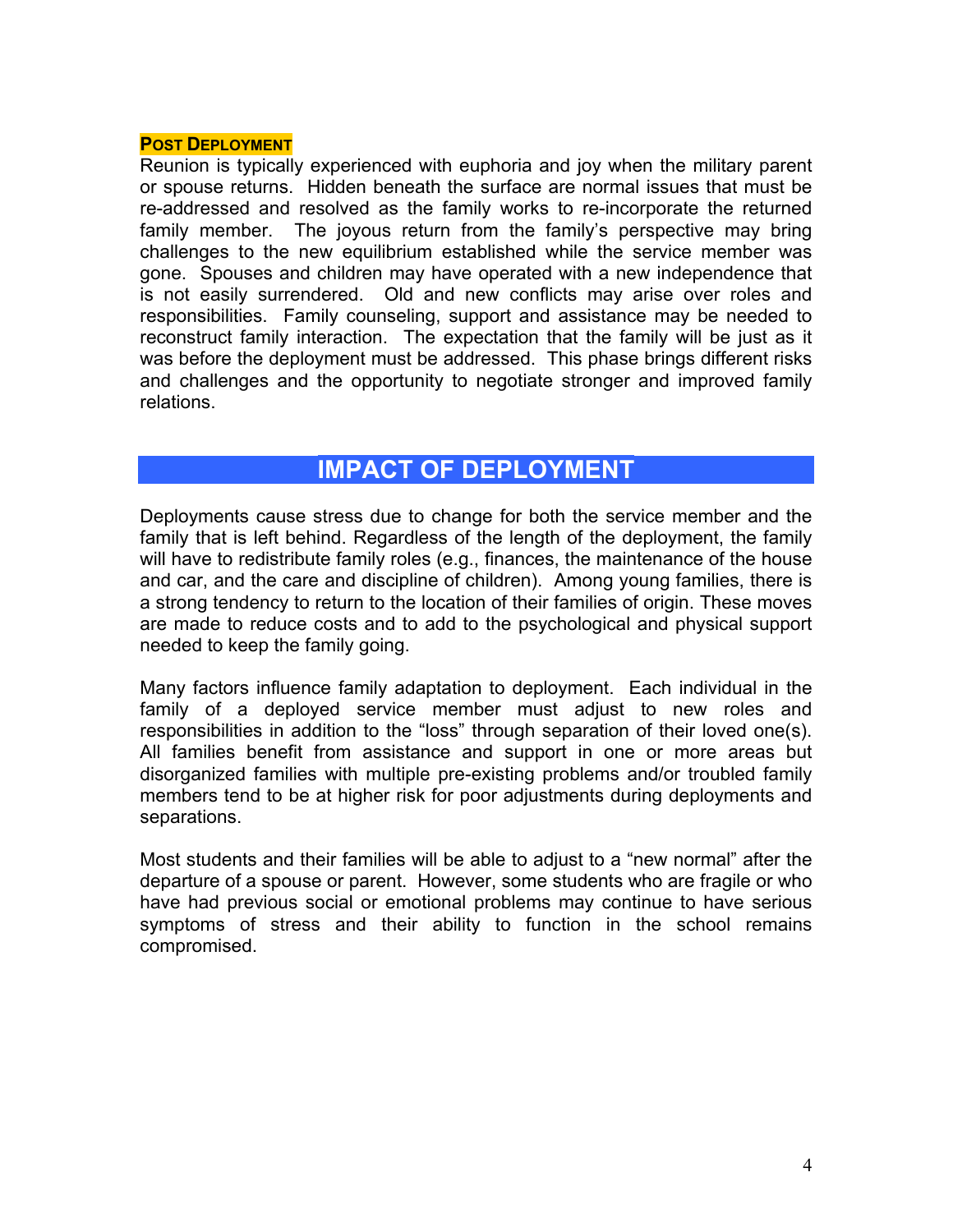Prompt referral for intensive individualized assessment and therapy will be appropriate for students who, after six to eight weeks,

- *(1) Have not been able to resume normal classroom assignments and activities*
- *(2) Continue to have high levels of emotional response such as continued crying and intense sadness*
- *(3) Continue to appear depressed, withdrawn and non-communicative*
- *(4) Continue to have difficulty concentrating in school*
- *(5) Express violent or depressed feelings in "dark" drawings or writings*
- *(6) Intentionally hurt or cut themselves or are at risk for hurting others*
- *(7) Gain or lose a significant amount of weight in a period of weeks*
- *(8) Discontinue taking care of their personal appearance*
- *(9) Exhibit a possible drug or alcohol abuse problem*

The primary difference between a normal and serious reaction is one of degree and duration of change rather than in kind. The withdrawn student who may go unnoticed in a classroom may also need a referral for evaluation. This student may, in fact, need more immediate intervention than the agitated child who is acting out. If any of the "normal" reactions to the stress of deployment persist over six weeks, after the majority of their classmates no longer show any symptoms of stress, then the parent needs to be notified and a referral made to appropriate school, community or military services.

### **SERIOUS STRESS REACTIONS**

A student may show signs of serious stress during and immediately after deployment to war. The following signs indicate that the student is in acute distress and will need to be referred for immediate evaluation:

- ¾ *Unfocused agitation or hysteria*
- ¾ *Disconnection from peers and adults*
- ¾ *Serious depression or withdrawal*
- ¾ *Auditory or visual hallucinations*
- ¾ *Any prolonged major change from normal functioning that continues six weeks after deployment*

# **INTERVENTION STRATEGIES FOR YOUR STUDENTS**

As an educator, you play a critical role in the life of each student. You are a significant and valuable resource and support as the children affected by deployment learn to cope and also to grow during this time of change. We have provided some suggestions and strategies you can use in your classroom as appropriate. Remember to rely on your own wisdom and knowledge of childhood development to help each child and to assess their individual needs and the needs of the other children in your classroom.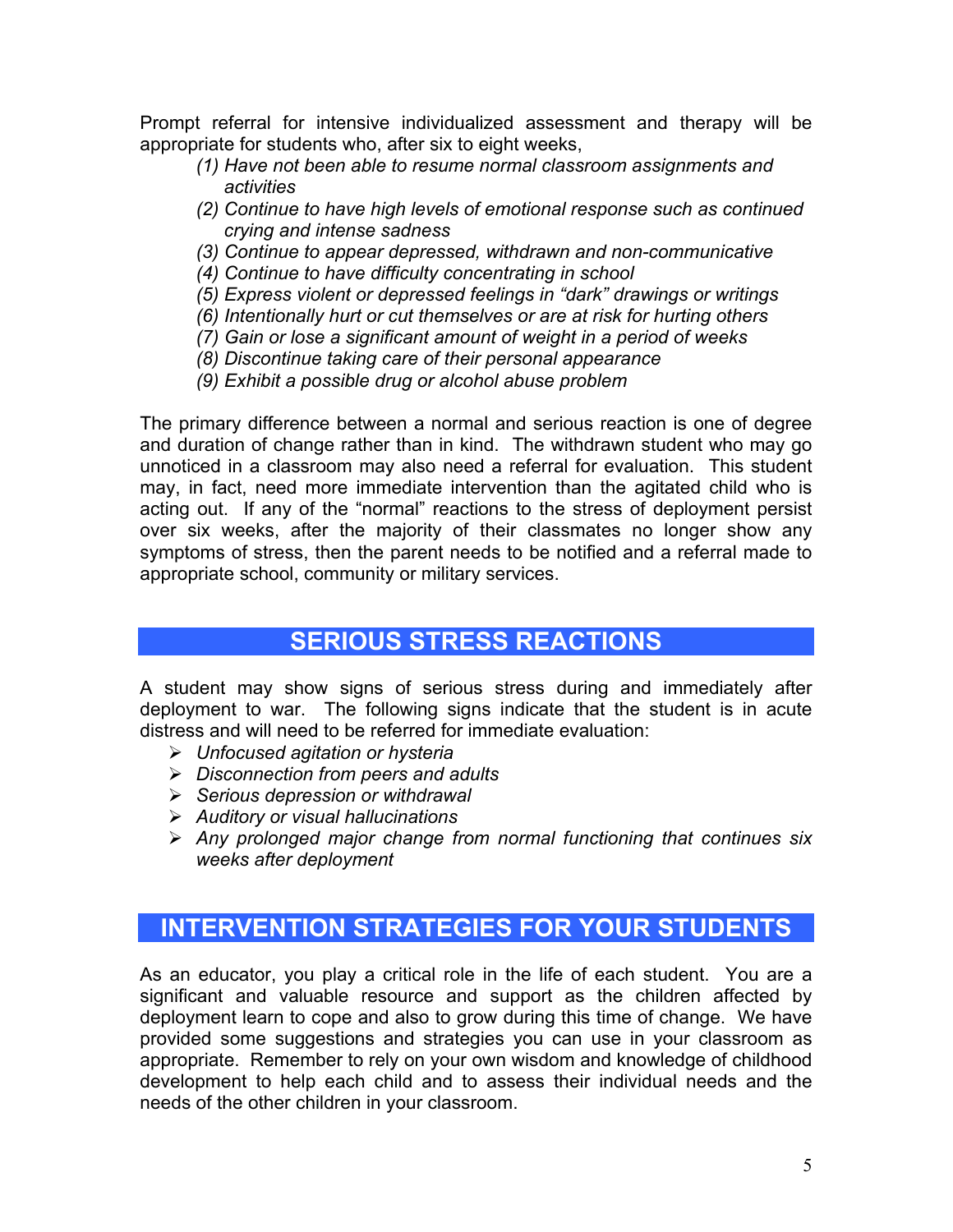### **ELEMENTARY**

- ¾ *Engage in play activities*
- ¾ *Paint or draw pictures reflecting feelings and thoughts about how to make things better*
- ¾ *Write in a journal*
- ¾ *Read and discuss stories about children in conflict and children as problem solvers*
- ¾ *Write cards or letters to the deployed family member*
- ¾ *Make a memory book or calendar reflecting positive thoughts and actions*
- ¾ *Take part in individual and group counseling when problems arise*

### **MIDDLE SCHOOL AND HIGH SCHOOL**

- ¾ *Keep a journal*
- ¾ *Engage in art activities*
- ¾ *Write poetry*
- ¾ *Write stories*
- ¾ *Write cards or letters to the deployed family member*
- ¾ *Relax by doing deep breathing and muscles relaxation exercises*
- ¾ *Learn problem-solving strategies*
- ¾ *Participate in small group discussions*
- ¾ *Participate in support groups*
- ¾ *Exercise*
- ¾ *Listen to music*
- ¾ *Take part in individual and group counseling when problems arise*

### **TEACHER INTERVENTIONS IN THE CLASSROOM**

**FOCUS ON STUDENTS AND THE CLASSROOM LEARNING ENVIRONMENT:** Retain classroom routines and an emphasis on the importance of learning, always leaving room for tending to students' needs.

**PROVIDE STRUCTURE:** Maintain a predictable, structured class schedule with specific rules and consequences to provide support and consistency for your students. When students are distressed about news from their parents or the circumstances of the deployment, you may want to find an appropriate time for students to share feelings, needs, and fears and have their feelings validated. It is important for students to believe that they are not alone emotionally and to be reassured that their school is a safe and caring place.

**MAINTAIN OBJECTIVITY:** Respond to events in a calm and caring manner, answer questions in simple, direct terms while helping student's transition back to their normal studies and activities. Regardless of personal political beliefs, as a professional educator entrusted with vulnerable children who need nurturing and support, refraining from expressing possible negative opinions about their loved one's involvement in the military is a significant contribution to their emotional well-being.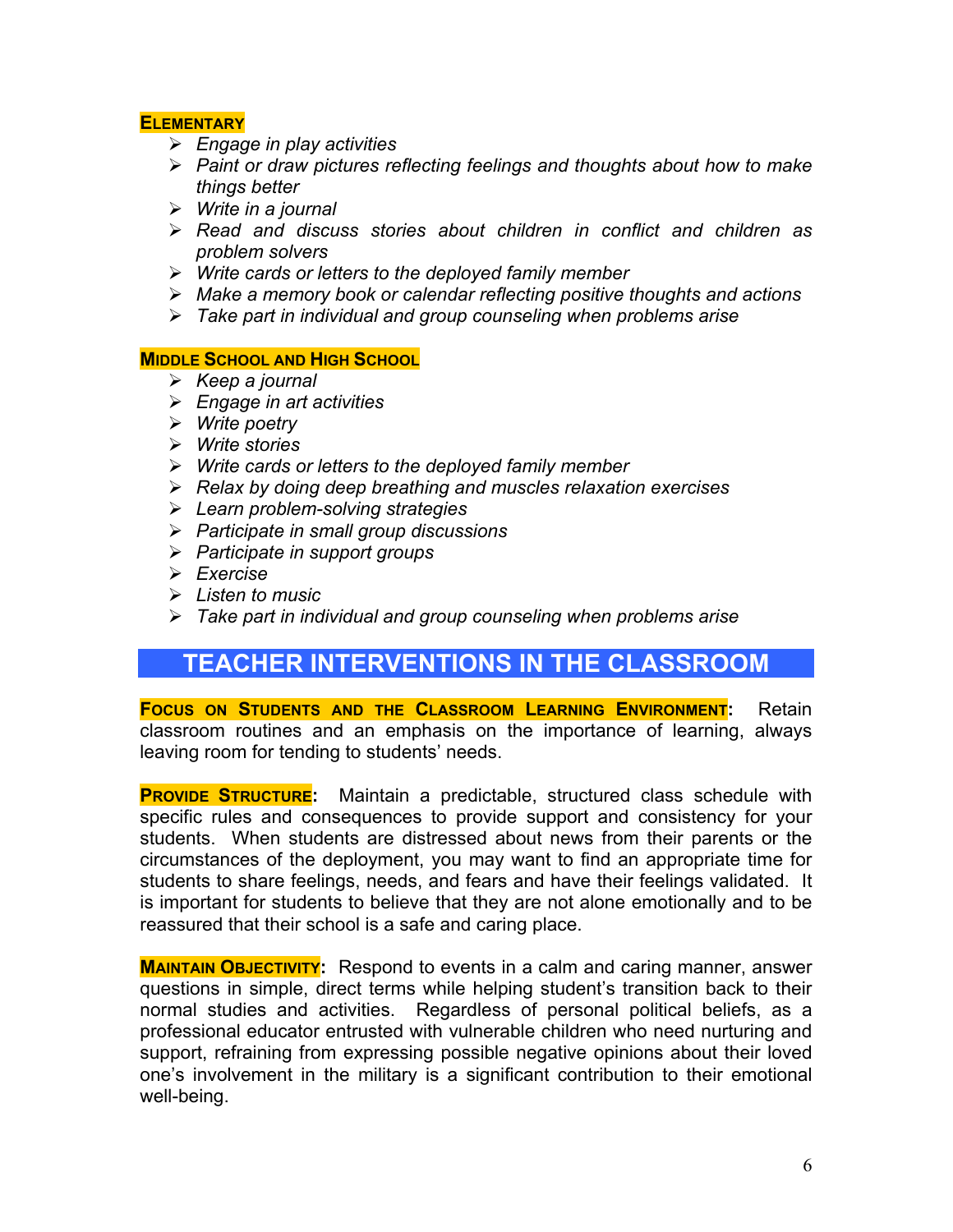**REINFORCE SAFETY AND SECURITY:** After any classroom discussion of a deployment related event, end the discussion with a focus on the child's safety and the safety measures being taken on behalf of their loved one. In the event of a deployment due to crisis or war, protect students from unnecessary exposure to frightening situations and reminders. Limit adult-to-adult conversations about frightening details in front of your students. It is best not to have television news as a backdrop when students are in class.

**BE PATIENT AND REDUCE STUDENT WORK LOAD AS NEEDED:** Expect some *temporary* slow down or disruption in learning when a change affecting students occurs. Plan for shorter lessons and proceed at a slower pace when necessary.

**LISTEN:** Be approachable, attentive and sensitive to the unique needs of children coping with deployment and family separations. Let the child know that they can speak with you or with a school counselor, nurse, psychologist or social worker about their questions and concerns. Take time to discuss the deployment and provide factual information. It is important to reduce fear and prevent rumors from spreading. By allowing students to ask questions, they can gain information about the event which helps take away some of their confusion. Talk about events in terms they can understand. Limit scary or hurtful communication. Some children may express themselves inappropriately; however, it is important to recognize that this is also a way of coping with overwhelming feelings of fear, anxiety and confusion.

**BE SENSITIVE TO LANGUAGE AND CULTURAL NEEDS:** It is difficult to express or interpret feelings when children and parents or caregivers speak a different primary language. Bilingual/bicultural personnel are most important in providing intervention services. Teachers and other school personnel must be aware of, knowledgeable about and sensitive to the values and beliefs of other cultures in order to assist students and their families appropriately. Inquire about school, community and military resources that are available to assist.

**ACKNOWLEDGE AND VALIDATE FEELINGS:** Help students develop a realistic understanding of deployment. Provide reassurance to students that the feelings of loss, anger, frustration or grief are normal responses to separation. Everyone reacts and adjusts to deployment and change at a different pace.

**REINFORCE ANGER MANAGEMENT:** Expect some angry outbursts from students. While recognizing that it is natural to feel hurt and angry when someone we care about has left, there are appropriate ways to express anger without hurting yourself or taking your anger out on others. Reinforce age-appropriate anger management and adjustment interventions to ensure a climate of nonviolence and acceptance. Make appropriate referral to the school counselor as appropriate.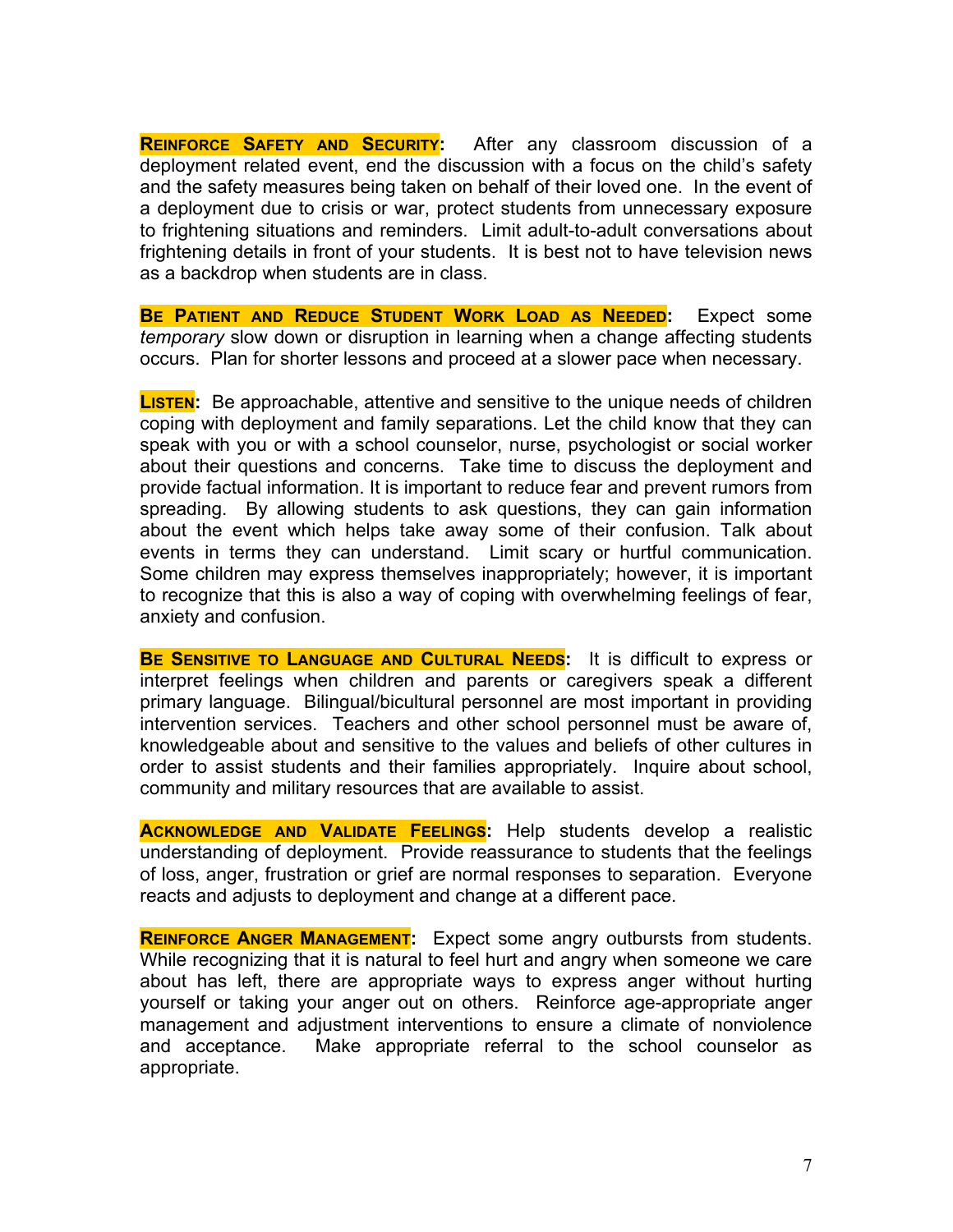## **FREQUENTLY ASKED QUESTIONS**

#### **HOW OFTEN DO DEPLOYMENTS OCCUR AND HOW MANY OF MY STUDENTS WILL BE AFFECTED?**

Although it is impossible to predict the number of deployments that will occur during a time of war and terrorism, it is almost certain that one or more students from your school may be involved in a military deployment at any given time. Schools located in geographic areas where there are large military installations will be most affected.

#### **HOW DO MILITARY DEPLOYMENTS AFFECT A CLASS?**

A deployment that affects one child may affect other classmates vicariously, much as experiences of individual family members will affect the rest of the family. Classroom climate and student behavior and performance may be affected. Interference in the ability of students to focus on learning can result. Administrators may need to set the standard for school climate. Thoughtful classroom discussions may be appropriate for older students during studies of current events but sensitivity and support are required for all students whose loved ones have been deployed.

#### **HOW DO STUDENTS REACT TO DEPLOYMENT?**

Emotional reactions vary in nature and severity from student to student. Previous experiences or lack of experience with deployment, temperament, personality and the student's assessment of danger to their family member determine the child's reactions. Nonetheless, some commonalities exist when lives are disrupted by sudden separations and dramatic family changes.

- ¾ **Loss of Stability:** *Deployments interrupt the normal order and routine of daily life. Lack of stability is very threatening. Deployments can upset the equilibrium for extended periods of time. In the mind of the student, if this sudden change can occur, then it is possible that other unpredictable events might also transpire*.
- ¾ **Loss of Control:** *By their very nature, deployments represent events over which the child has no control. Lack of control over happenings that impact daily life can produce an overwhelming feeling in children*.
- ¾ **Individual Reactions:** *Children's immediate reaction to deployment often includes a fear for their own safety. They may be intensely worried about what will happen to them and their family members, to a degree that may be judged by adults as unreasonable. However, young children have difficulty putting the needs of others before their own. Children need repeated reassurance regarding their own safety and the outcome of the deployment as it relates to them and their daily lives.*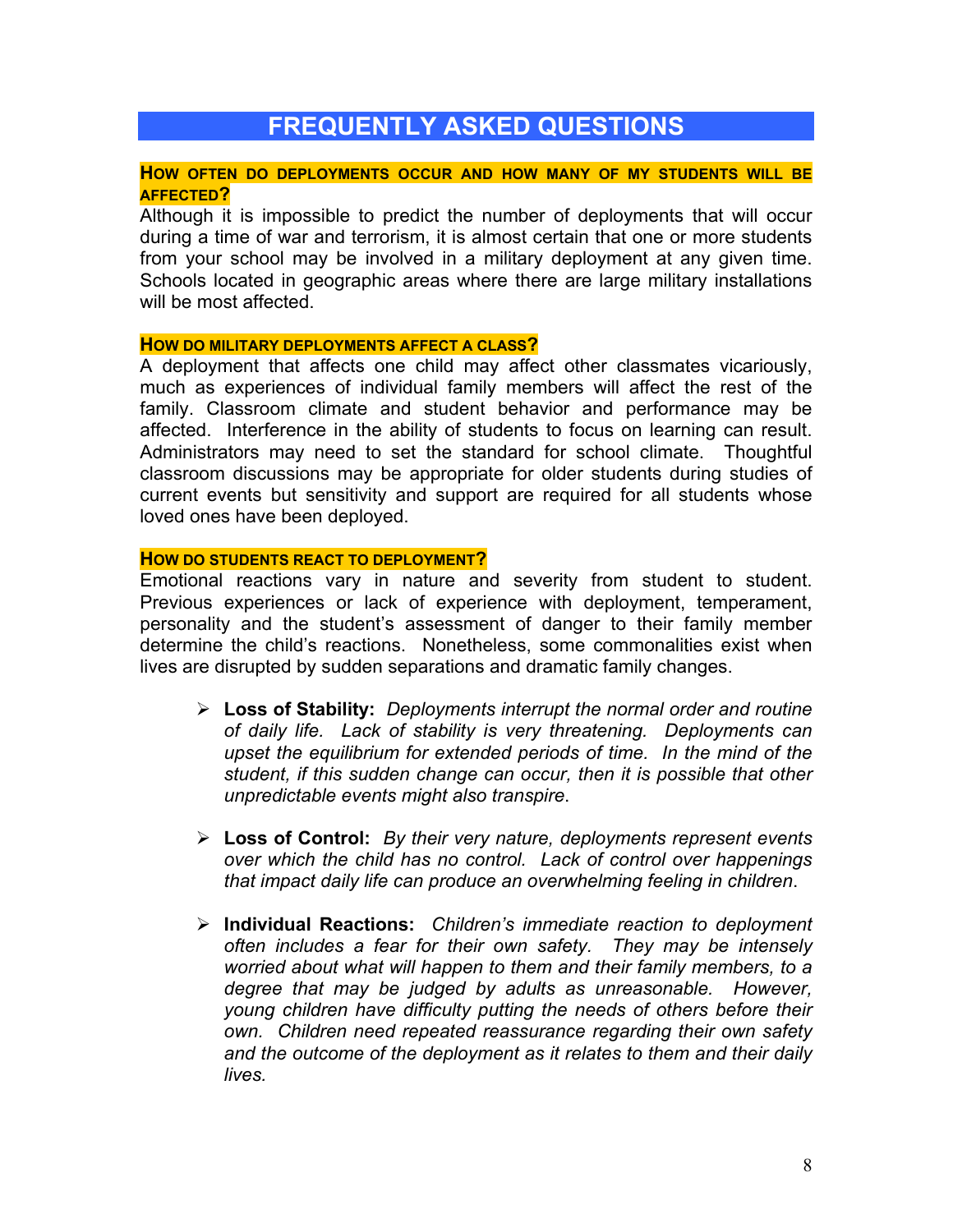Conversely, for a variety of reasons, some children may express relief that the family member has left the family unit. The deployment may put an end to preexisting family tension or dysfunction or it may represent the finality of an action that resolves the child's anxiety, fear and uncertainty about when the separation will occur.

However shocked or dismayed adults may be by children's reactions, it provides an opportunity for children and adults to understand their respective thoughts and feelings and marks a beginning point to work toward a new adjustment in the family.

#### **4.WHAT ARE COMMON STRESS REACTIONS?**

Acute reactions to separation generally appear within the first 24 to 48 hours. In the two weeks after the deployment, the reactions may change. Behaviors will vary depending upon the age and developmental maturity of the child. It is also important to note that it is possible for weeks or months to pass before a delayed reaction will become apparent and cause problems. (See Normal Reactions to Stress section)

### **WHEN SHOULD A REFERRAL TO A SCHOOL COUNSELOR, PSYCHOLOGIST OR SOCIAL WORKER BE MADE?**

If symptoms persist over several weeks or seem extreme, teachers, with the help of the school counselor, should contact the parent. The teacher should consult with the school site administrator and support staff to ensure that the appropriate mental health referrals are recommended within the school or community. Support staff members may include the school nurse, school psychologist, school social worker and crisis intervention team member.

The duration and intensity of stress reactions vary greatly depending on the level of impact on the child and family. These emotional surges may pass more quickly with the support of loved ones, friends, social contacts and military affiliations. If the separation is extremely traumatic, the need for counseling is very normal and sometimes necessary for healing and adjustment to take place. Counseling does not indicate that a person is mentally ill. It shows that a person is strong enough to accept help with the goal of learning how to manage changes in a constructive way.

#### **WHY MUST THE TEACHER BECOME INVOLVED?**

It is important to become involved for two reasons. First, studies have shown that the way in which an adult responds to individuals and groups after a crisis can significantly affect the outcome of the student's experience. Once the immediate physical and safety needs of the child are met, consideration must be given to the psychological needs of those affected. Through supportive interventions, delayed or prolonged stress responses can be minimized and learning can resume. Second, the process of effective intervening with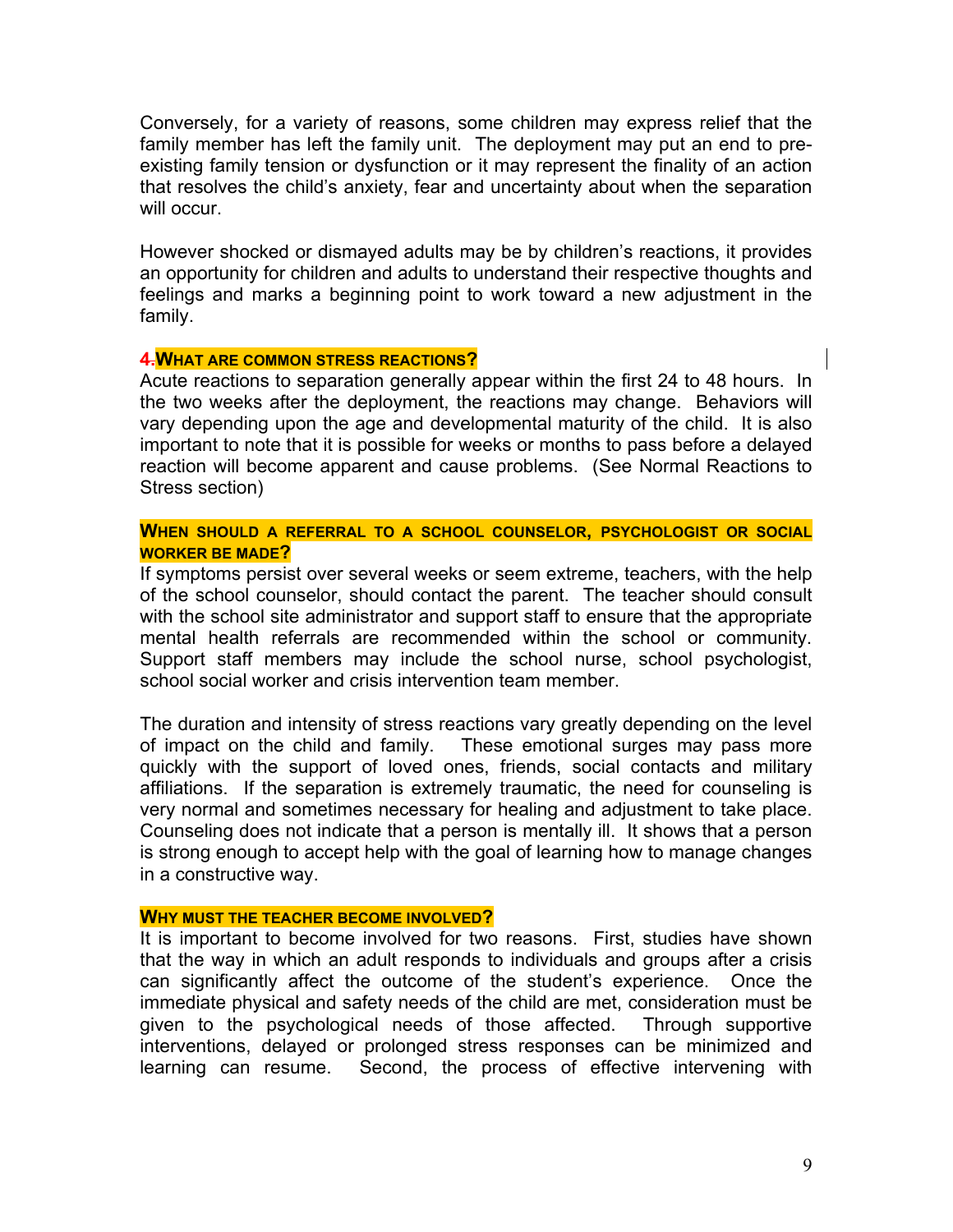individuals or groups of children can create a sense of class cohesiveness and help to re-establish the student's sense of security and belonging in class.

### **CAN DEPLOYMENT AND THE ADJUSTMENT PERIOD AFTER DEPLOYMENT AFFECT LEARNING?**

Deployment and the period after deployment affect learning by creating instability in the lives of individual students as well as the classroom. Stressed students have difficulty concentrating, learning new concepts and controlling emotional expression. Some students may become very quiet and withdrawn while other may become disruptive and overly active. Their academic functioning may be impaired. Studies have shown that prolonged stress alters brain chemistry and function, causing students to have difficulty with concentration, memory, behavior and control of emotions.

**HOW CAN MY SCHOOL COUNSELOR, NURSE, PSYCHOLOGIST OR SOCIAL WORKER HELP?**  These school-based health and mental health professionals can help identify the problem and determine the degree of impact on students and on the school.

They should be trained to assess the student's situation and provide supportive interventions that will assist in the student's adjustment.

School-based health and mental health professionals can determine if additional services may be needed from district, community or military sources and can make those referrals.

- ¾ *School site deployment awareness training*
- ¾ *Consultation with school liaisons from the military services*
- ¾ *Specialized assessment and intervention training for staff*
- ¾ *Resource mapping*
- ¾ *Referral follow-up*

Many of these services are available to schools through the Family Service Centers on near-by installations.